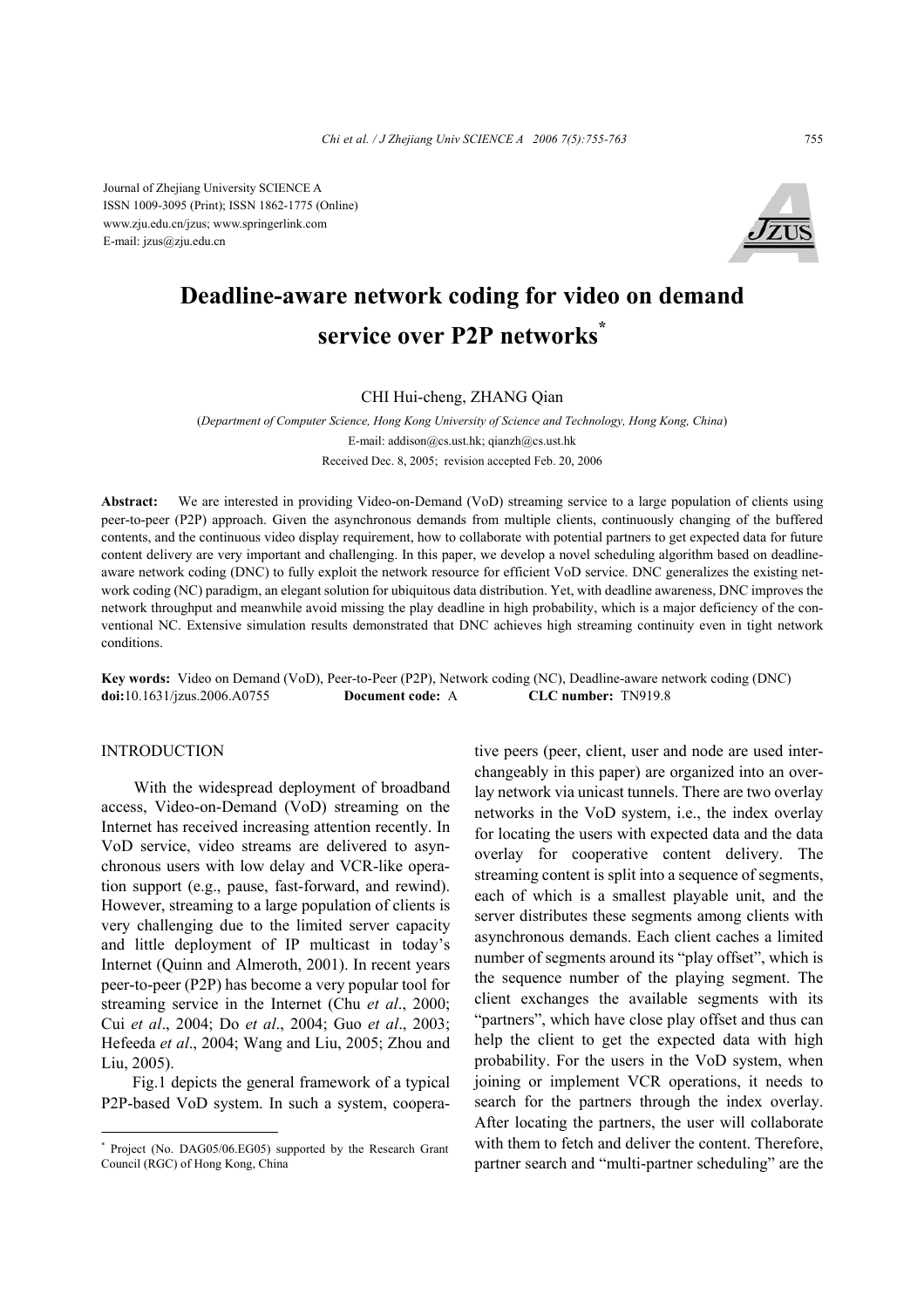main components in the P2P-based VoD system. How to design the index overlay for efficient partner search had been well studied (Chu *et al*., 2000; Cui *et al*., 2004; Do *et al*., 2004; Guo *et al*., 2003; Hefeeda *et al*., 2004; Wang and Liu, 2005; Zhou and Liu, 2005), but to the best of our knowledge, there are few works on the cooperative multi-partner scheduling in VoD context. In this paper, we focus on the cooperative content delivery among multiple partners in the VoD system.

Multi-partner scheduling is a challenging task. Traditional cooperative schemes, such as smallestdelay (Do *et al*., 2004) and pull-based gossip algorithm (Zhang *et al*., 2005; Zhou and Liu, 2005), assign requests to partners based on the local neighborhood information, e.g., content in the local buffer and the available bandwidth. These schemes suffer from inefficient use of network resource in large and heterogeneous populations. There are some studies trying to leverage network coding to improve the throughput utilization and facilitate the design of optimal solution for static file download applications (Gkantsidis and Rodriguez, 2005; Li *et al*., 2005). With network coding, each peer (including the current node, its partners, and sometimes the server) performs linear combination on available segments and relays the combined segments to the partners. When a node receives enough linearly independent combinations, the original media can be reconstructed. However, it is not trivial to apply network coding in VoD system. First, since media play starts before all the segments are downloaded, some segments may miss the play deadline before being decoded, which causes severe performance degradation. Second, each peer maintains different sliding windows of the segments due to the limited buffer capacity, so it is hard to collaborate among multiple partners considering the different range of encoded segments.

In this work, we develop a novel scheduling algorithm based on deadline-aware network coding (DNC) to address the above challenge. Remembering that media segments have play deadline, instead of encoding all available segments, the DNC scheme adjusts the coding window for each node, which is the number of segments to be encoded, based on its bandwidth and play deadline. DNC improves the network throughput and meanwhile at high probability avoids missing the play deadline.

The rest of the paper is organized as follows. The background and motivation are reviewed in Section 2. The DNC scheduling algorithm is discussed in Section 3. Simulation results are given in Section 4, followed by the conclusions in Section 5.

# BACKGROUND AND MOTIVATION

In this section, we briefly review the related works on the VoD service and present a concrete example that motivates our study.

There are many IP multicast proposals for VoD streaming since the birth of Internet, e.g., periodic broadcasting (Guo *et al*., 2002; Hu, 2001), batching (Aggarwal *et al*., 1996; Dan *et al*., 1996), patching (Gao *et al*., 1998; Hua *et al*., 1998), and bandwidth skimming (Eager *et al*., 2000). These proposals exploit the temporal locality of user requests to batch them into different sessions, and repeat the media in a number of multicast channels. However, due to the limited deployment of IP multicast, these protocols are not applicable in the current Internet.

Recently, researchers resort to application-layer solutions, e.g., application-layer-multicast (ALM) and P2P approach. The broadband speed and massive



**Fig.1 Typical P2P-based VoD system**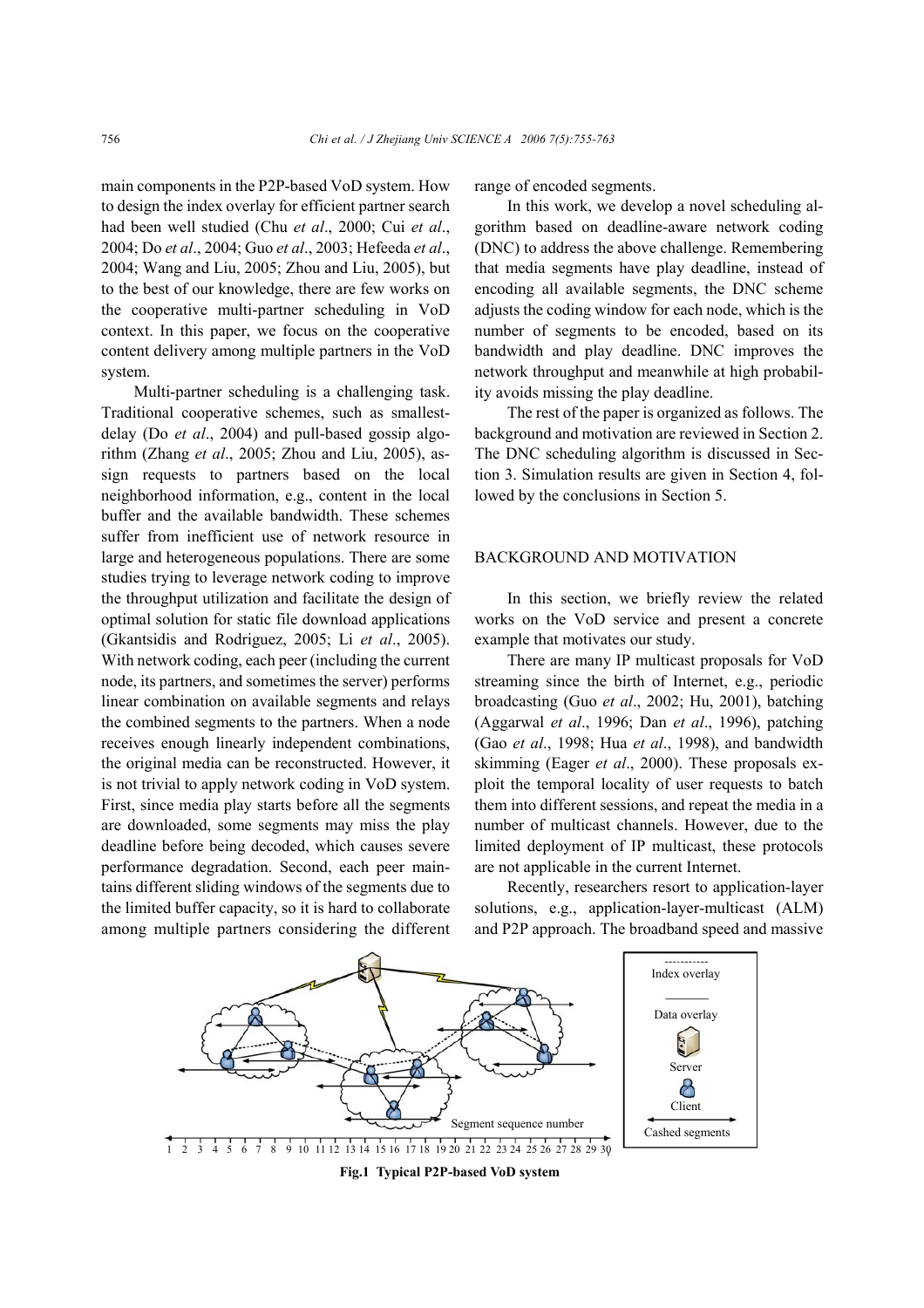buffer capacity at client side make these solutions readily deployable. Their applications in live media streaming have been well studied. Originating from IP multicast, previous ALM protocols often organize the overlay nodes into a tree structure. Due to the single-parent nature, tree-based overlay is unbalanced and vulnerable. Thus many P2P proposals exploit multiple parents to balance the load and enhance the robustness, e.g., mesh-based tree [Bullet (Kostic *et al*., 2003)], multiple-tree overlay [Split-Stream (Castro *et al*., 2003)], gossip partners [CoolStreaming (Zhang *et al*., 2005)], and schemes leveraging advanced source coding techniques such as layered coding [PALS (Rejaie and Ortega, 2003)] and multiple description coding [CoopNet (Padmanabhan *et al*., 2002)]. Our system utilizes multi-partner data delivering and targets to support on-demand streaming, which needs to handle asynchronous requests and more complicated VCR operations.

Cooperative multi-partner scheduling for P2P-based VoD streaming is difficult due to the limited bandwidth and the heterogeneity of content in different partners. Some simple heuristics such as round robin, smallest-delay, pull-based gossip algorithm (PGA) have been proposed to address this issue (Do *et al*., 2004; Guo *et al*., 2003; Zhang *et al*., 2005; Zhou and Liu, 2005). PGA first calculates the number of potential partners for each segment, and then schedules the segments one by one in increasing order of those partners. Among the multiple potential partners, the one with highest bandwidth and enough available time is selected. Fig.2a depicts an example of PGA. In this example, the stream provided by the server is split into 6 segments *a*, *b*, *c*, *d*, *e*, and *f*. Peers *X*, *Y*, and *Z* form partner relationship for cooperative content delivery, and they will not send request to the server unless the partners can not provide the expected data. At Time 0 (*T*0), peer *X* requests *c* from the server; *Y* requests *c* from the server and *b* from *X* simultaneously; *Z* requests *c* from the server, *b* from *X*, and *a* from *Y* at the same time. After that, at time slot *T*1, *T*2, and *T*3, all the three nodes *X*, *Y*, and *Z* have the same content and need to request *d*, *e*, and *f*, respectively, from the server. Overall, PGA consumes 4 time-units and causes 12 traffic-units on the server. Though these heuristics are simple, their local and greedy decisions make inefficient use of network capacities. For example, the bandwidth among peer *X*,

*Y* and *Z* has not been utilized since *T*1, while the server has to provide data for the three peers all the time.

Recently, network coding (NC) technology has brought fundamentally new insights and efficient solutions to the cooperative data scheduling problem (Gkantsidis and Rodriguez, 2005; Li *et al*., 2005). With NC, each node linearly combines all received segments with random coefficients. When the number of received combinations is no less than the size of coding window (CW), which is the media size here, the media can be fully decoded with very high probability. In (Wang and Liu, 2005), it is proposed to directly apply linear NC into VoD streaming. As an example shown in Fig.2b, at time *T*0, *X* gets a linear combination among missing segments *c*, *d*, *e*, and *f*, denoted as  $c \sim f$ , from the server; *Y* gets  $b \sim f$  from the server and *b* from *X* simultaneously; *Z* gets  $a \sim f$  from the server,  $a \sim b$  from *X*, and *a* from *Y* at the same time. At time *T*1, as *Y* and *Z* have got linear combinations containing segment *c* to *f*, *X* can benefit from *Y* and *Z* besides the server. Similarly, both *Y* and *Z* also get three combinations at time *T*1. At time *T*2, *X* has four combinations plus two available segments *a*, *b*, so the original media can be reconstructed; similarly, both *Y* and *Z* can decode the entire media successfully. Overall, in the best condition, NC only consumes 2 time-units and generates 6 traffic-units on the server. Though NC improves the resource utilization and minimizes the total schedule time, some segments may miss the play deadline since they are not available till all the linear combinations are received and decoded. For instance, at time *T*1, segment *c* is missed for node *X*, and this segment-missing problem will be further aggravated when the number of segments increases. Thus, the coding window for NC should be carefully determined instead of simply covering the entire available media at each node.

Our proposed Deadline-aware Network Coding (DNC) algorithm addresses this segment-missing issue. DNC adopts the network coding method to improve throughput, and in the meanwhile dynamically adjusts the coding window by taking the play deadline into consideration. A simple and intuitive way to estimate the coding window for each peer is to set CW as the product of the number of partners that contains expected data and the remaining time-units before the most emergent play deadline. Fig.2c depicts the case of DNC using this simple estimation. At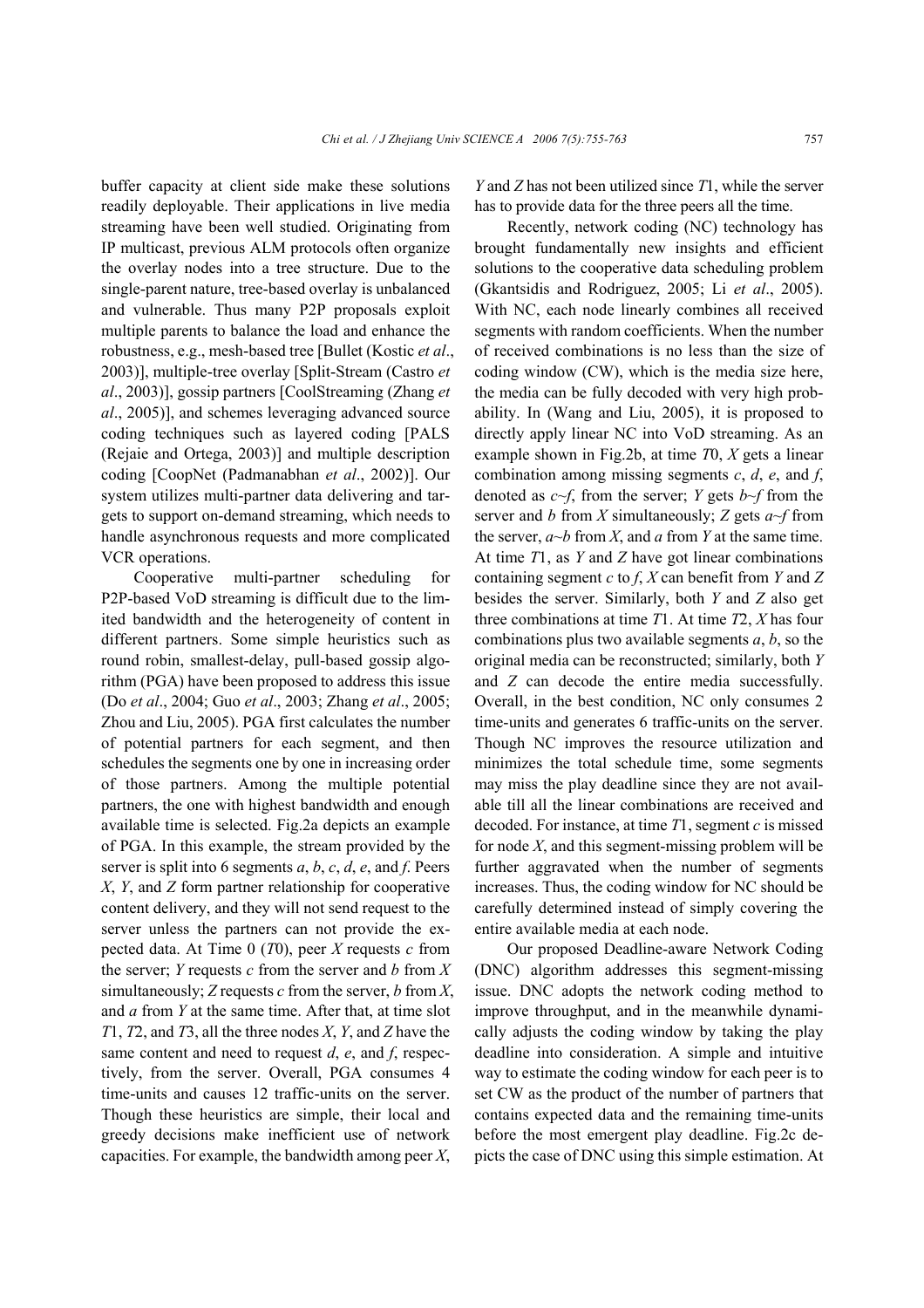

**Fig.2 Pull-based gossip, network coding and deadline-aware network coding. (a) PGA; (b) NC; (c) DNC**

time *T*0, *X* has one partner and one time-unit before *c*'s deadline, so the CW size for *X* is set as 1 and *X* gets *c* from the server; similarly, *Y* calculates its CW size as 2 and gets *b~c* from the server and *b* from *X* simultaneously; *Z* gets *a~c* from the server, *a~b* from *X* and *a* from *Y*. At time *T*1, *X* continuously gets *d* from the server; After decoding *b* and *c*, *Y* has only one partner, and the remaining time units before *d*'s deadline is 2, so it gets *d~e* from the server; similarly *Z* gets *d~f* from the server. At time *T*2, *X*, *Y*, *Z* become a partner of each other and exchange their data. At time *T*3, peer *X* reconstructs the original media from *a*, *b*, *c*, *d* and  $d \sim e$ ,  $d \sim f$ ; similarly *Y* and *Z* decode all segments. In summary, DNC only uses 3 time-units for downloading and costs 6 traffic-units on the server. The important thing here is that with deadline constrained in mind, using DNC no segment missing

occurs. Thus DNC not only reduces the schedule time and server overhead, but also avoids the situation where segments miss the play deadline as in the previous NC case. The simple CW estimation we used in the above example may over-estimate the coding window when some partner cannot utilize full bandwidth due to its limited contents, so we will introduce a more intelligent way for CW estimation in the next section.

# DEADLINE-AWARE NETWORK CODING (DNC) SCHEDULING

After locating the partners, a peer will collaborate with them to dynamically exchange/schedule data transmission together with them according to the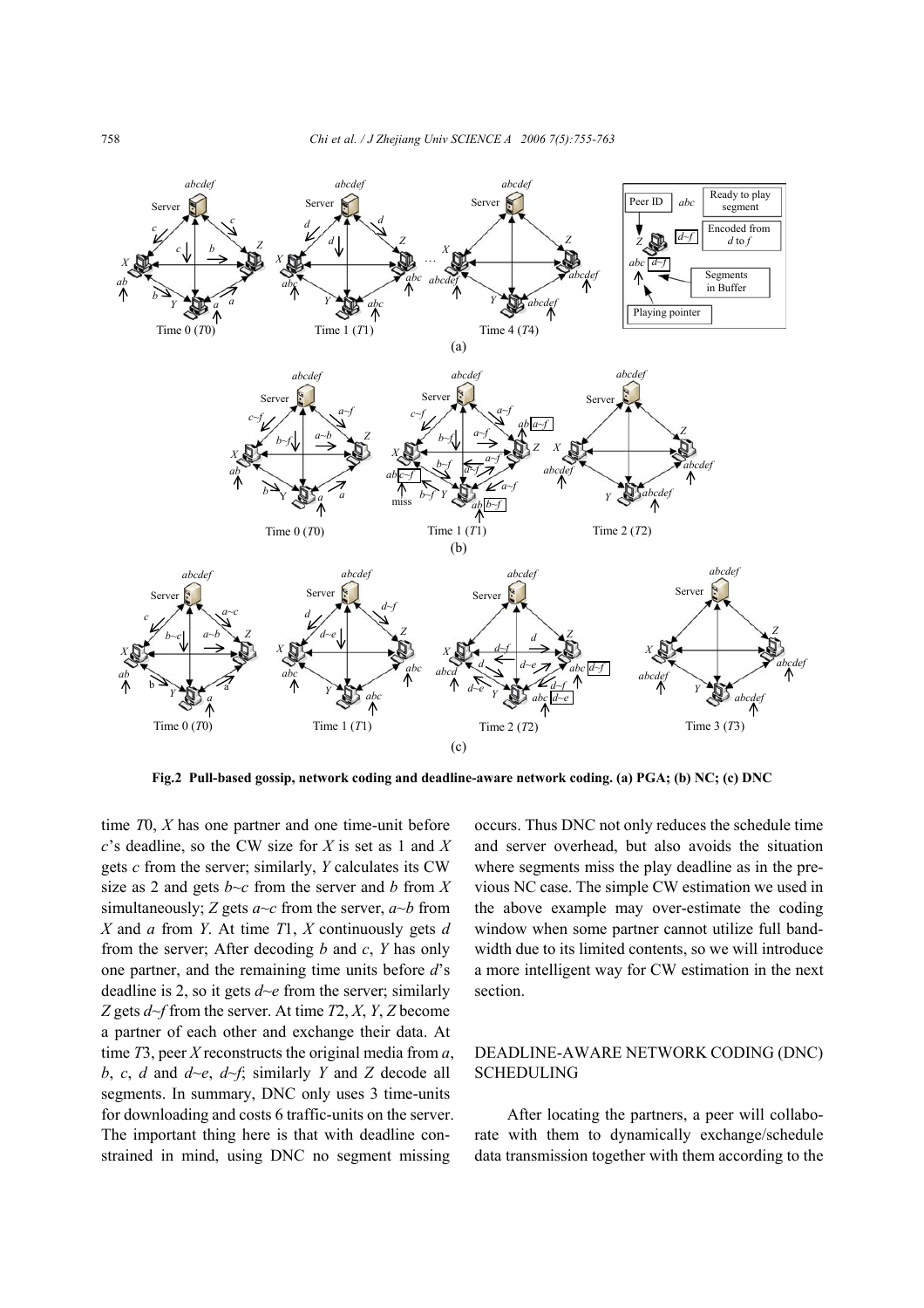content in their buffer and the corresponding bandwidth condition among them. In this section, we propose a Deadline-aware Network Coding (DNC) based approach for the multi-partner scheduling. We first introduce the DNC scheme and formulate the scheduling problem using DNC. We then present an optimal solution for such a problem and a distributed protocol accordingly.

### **DNC scheme and problem formulation**

DNC considers the play deadline of data segments when doing network coding so that it can improve the network throughput and meanwhile satisfy the deadline requirement.

Assume there are *k* expected segments {*mi*} such as  $m_1, m_2, \ldots, m_k$ . A random linear coding on a *w*-size subset  $\{m_i'\}\left(\frac{m_i'}{m_i'}\right)$  =w, both are used interchangeably) of  $\{m_i\}$  is a vector  $c_j = \sum_{i=1}^w \alpha_{ji} m'_i$ , where *w* is called the coding window (CW), and the coefficient vector  $\alpha_{ji}$  is randomly generated in a finite field  $\mathbf{F}_q$  of size q. If all  $c_i$  are linearly independent, once a node has a subset of  $c_j$  that spans  $w$ , it can recover the  $w$  expected segments in  $\{m'_i\}$  by solving a set of linear equations. In conventional network coding, *w* is always the same as the number of expected segments, i.e., *w*=*k*, and thus the coding range covers all expected segments. Though a larger *w* makes better utilization of resource, it causes higher possibility of segments missing upon the play deadline due to the longer waiting time before decoding. Thus the DNC scheme tries to use an as large as possible *w* for better coding efficiency while controlling *w* so that no segment will miss its play deadline.

DNC estimates *w* to be the maximum number of segments that can be retrieved from the partners before the most emergent deadline. Thus we formulate *w* assignment problem with DNC as follows. The segment size is assumed to be 1 unit for simplicity. At time *t*, suppose a peer has *k* data segments  ${m_i}$ missing in the buffer each with a play deadline  $t_i$ ,  $i=1$ , 2, …, *k*, and *s* partners each with a subset of data segments  $D_i$  and available bandwidth  $b_i$ ,  $i=1, 2, ..., s$ , and the problem then is to find an assignment  $A = \{(i,j)\}$ for retrieving segment *j* from partner *i*, such that the number of received segments  ${m<sub>i</sub>}$  is maximized before the most emergent deadline  $t_1$  (Fig.3). We have two rules on the assignment.



**Fig.3 Analysis of CW assignment problem** 

(1) Any valid assignment does not assign the same segment request to more than one partner, since it makes no sense in receiving multiple copies of the same segment.

(2) The number of segments assigned to each partner cannot exceed the quantity that can be achieved by the partner, i.e.,  $f(i) = b_i \times (t_1 - t)$ .

The formulation is shown as follows:

**INPUT:** *s* subsets  $D_i$  of a finite set  $\{m_i\}$ , with  $|\{m_i\}|=k$ ;

SOLUTION: A set  ${m'_i} \subseteq {m_i}$  that consists of at most  $f(i) = b_i × (t_1 - t)$  elements from each subset  $D_i$ ;

GOAL: Maximize the cardinality of  $\{m'_i\}$ , i.e.,  $|\{m_i'\}|$ .

## **Max-flow based optimal solution**

In this subsection, we will construct a flow network  $G=(V, E)$  to transform the DNC problem to the max-flow problem. Nodes *S* and *T* are the source and sink, respectively. Each subset  $D_i$  and each element *mj* corresponds to node *Di* and node *mj*, respectively. The capacities of edges between *S* and *Di* are  $f(i)$ . Between  $D_i$  and  $m_i$ , there is an edge with capacity 1 only if *mj*∈*Di*. The capacities of edges between *T* and  $m_i$  are all 1. Then the complexity of the node number and edge number is  $|V|=s+k+2=O(s+k)$  and  $|E|=s+k+\sum_{i=1}^s |D_i|=O(s\times k)$ , respectively. Fig.4 depicts the flow network *G*. For a flow *g* in *G*, we denote the flow value of *g* as  $|g|$ , and the flow value from node *x* to node *y* as  $g(x, y)$ .

**Theorem 1** If *A* is a valid assignment in the coding window problem, then there is a flow *g* in *G* with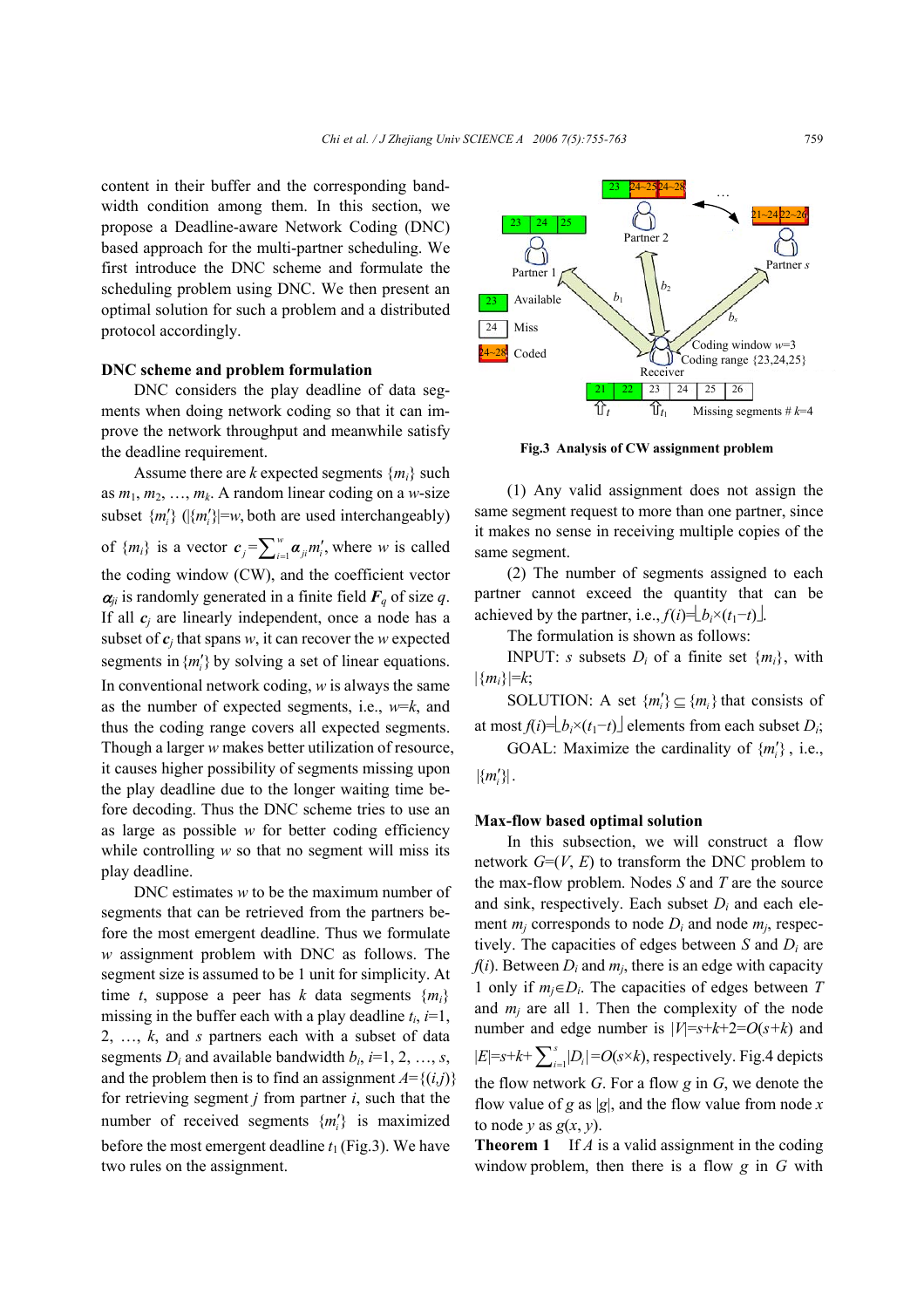

**Fig.4 Constructed flow network** *G*

 $| g | = \{m_i\}$ . Similarly if *g* is a flow in *G*, then there is a valid assignment *A* with  ${m'_i} = g$ .

**Proof** For any valid assignment  $A = \{(i,j)\}\)$ , we can construct a flow *g* in this way. If  $(i,j) \in A$ , then let  $g(D_i)$ ,  $m<sub>i</sub>$ )=1. The two rules presented in the last subsection ensure that this constructed flow *g* does not exceed the limits on the edges between  $S$  and  $D_i$  and those between *T* and *mj*. Since each segment *mj* assigned in *A* corresponds to a value-1 flow from node  $m_j$  to *T*, we have $|g| = \{m'\}\}\$ . A similar proof can be given in the reverse direction.

Thus our coding window assignment problem can be mapped to the max-flow problem in *G*. We can use the well-known max-flow algorithm to compute the coding window *w* and corresponding coding elements  $\{m_i'\}$ . Since the fastest known max-flow algorithm has time complexity of  $O[|V||E|\log(|V|^2/|E|)]$ (Goldberg and Tarjan, 1988), the running time of our approach for coding window assignment is also  $O{s^2klog[(s+k)^2/(sk)]}.$ 

#### **Distributed protocol**

Each peer uses the max-flow approach to calculate the coding window *w* and corresponding coding elements  $\{m'_i\}$ , and then sends this request to all the partners. After decoding all requested segments in  ${m'_i}$ , the peer starts a new round of computation of the coding window and corresponding coding elements. The DNC scheduling algorithm is shown in Fig.5.

Upon receiving new segments, the peer examines whether the received combinations can be decoded. If they are decodable, they are reconstructed and the buffer is updated immediately. If the *w*



**Fig.5 DNC scheduling algorithm** 

expected segments decided in the last schedule have been fully recovered, the coding window and coding range are recomputed. And then the node requests combinations spanning the *w* expected segments in the coding range from each idle partner that contains unavailable data. Upon receiving a request from some neighbor, the node checks whether it is able to respond to an encoded segment computed from its available segments or received encoded segments or both. There are three cases that the node is able to provide useful segment for the receiver (see Fig.3 for the following examples). First, there are some available segments within the requested window range, e.g., partner 1 has the expected segment 23, 24, 25. Second, the node has some encoded segments whose coding range is within the requested window range, e.g., partner 2 has a coded segment 24~25 that is within the requested window range  $\{23, 24, 25\}$ . Third, there are some encoded segments that have some portion of coding range within the requested window range and the other portion corresponding to available segments in the requested node, e.g., 21~24 on partner 3.

In summary, DNC generalizes traditional network coding in providing a dynamic coding window for each peer to avoid segment missing upon the play deadline, which is inherent in conventional network coding.

# SIMULATION RESULTS

We evaluate the performance of the proposed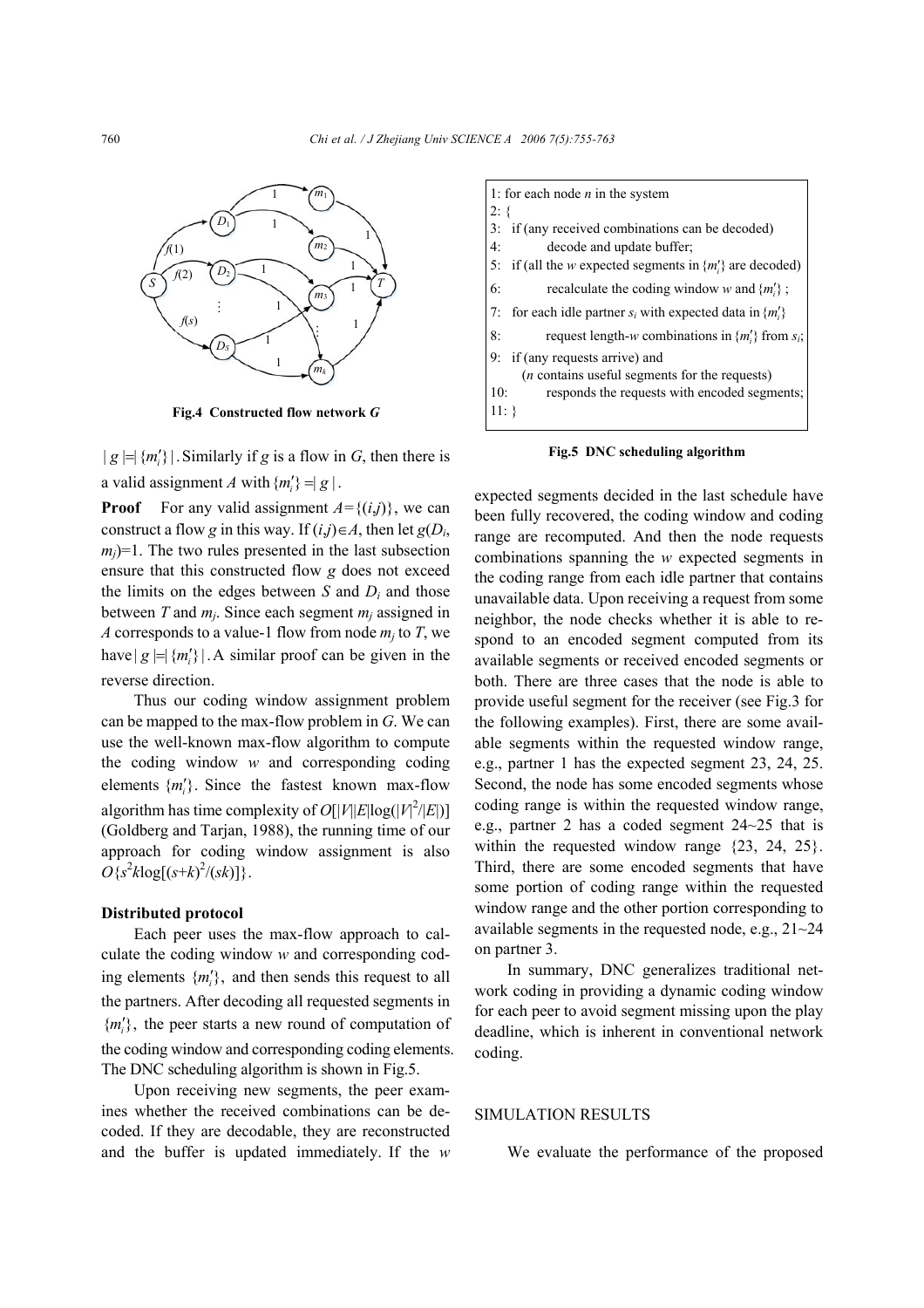VoD system by comparing it with some existing systems.

# **Simulation configuration**

We used the Ebone ISP topology collected by Rocketfuel engine for system setup (Spring *et al*., 2002). It consists of 111 backbone nodes and 61 access nodes. The default bandwidth settings between two backbone nodes, a backbone and an access node, two access nodes are 10, 5, 5 Mbps, respectively.

In our simulation, the server and users are located at randomly selected access nodes. The communication path between any two nodes follows the shortest path. The bit rate of the streaming media is 500 kbps and its length is 720 s. The length of a segment is 1 s, and the default capacity of the user buffer can accommodate 20 segments. There is no user in the system at the beginning, and users join the system following a Poisson process with mean interarrival time of 2 s. The start offset of each user is evenly distributed between 0 and 720 s. The users leave the system once their play offsets reach the end of the streaming media. Fig.6 plots the number of online users in the system during a 1000-second simulation. It is seen that the system keeps increasing to about 180 users during the first 720 s, i.e., the streaming length. After that, the system size kept relatively stable, since the number of new users is closer to that of the leaving users.



**Fig.6 System size during 1000-second simulation** 

## **Streaming quality comparison**

In this subsection, we compare the streaming quality of the VoD system using different partner scheduling algorithms. The start-up delay, which is

the waiting time before the first playable segment is ready, and Segment Missing Ratio (SMR), which is the average ratio of segments that are not available upon their play deadline among all users, as well as system throughput, which is the total data that has been received at the receiver side, are used as the performance evaluation metrics. Three scheduling schemes, pull-based gossip algorithm (PGA), pure network coding (NC), and deadline-aware network coding (DNC), are implemented for comparison. In pure NC scheme, the coding window size is set to the default user buffer length, instead of the whole media length.

Fig.7 plots the start-up delay for VoD systems based on the three scheduling methods, PGA, NC and DNC, under the same network configuration and user setting. The start-up delay for NC is obviously larger than those of PGA and DNC because the first segment could not be reconstructed till enough coded segments are received. In the dynamic changing network, PGA may suffer from the congestion due to the greedy and local decisions, so the start-up delay is not stable. In contrast, the start-up delay in DNC is smaller and more consistent because the coding window is adaptive to the network condition and thus small upon peer arrival, and the network throughput utilization is improved with network coding.



**Fig.7 Start delay for PGA, NC and DNC** 

Fig.8 plots SMRs for PGA, NC and DNC systems during the first 700-second period of the 1000 second simulation, when the network condition is most dynamic. From no user at time 0, the system expanded to about 180 users (Fig.6). To emulate local bandwidth fluctuations, the available bandwidth at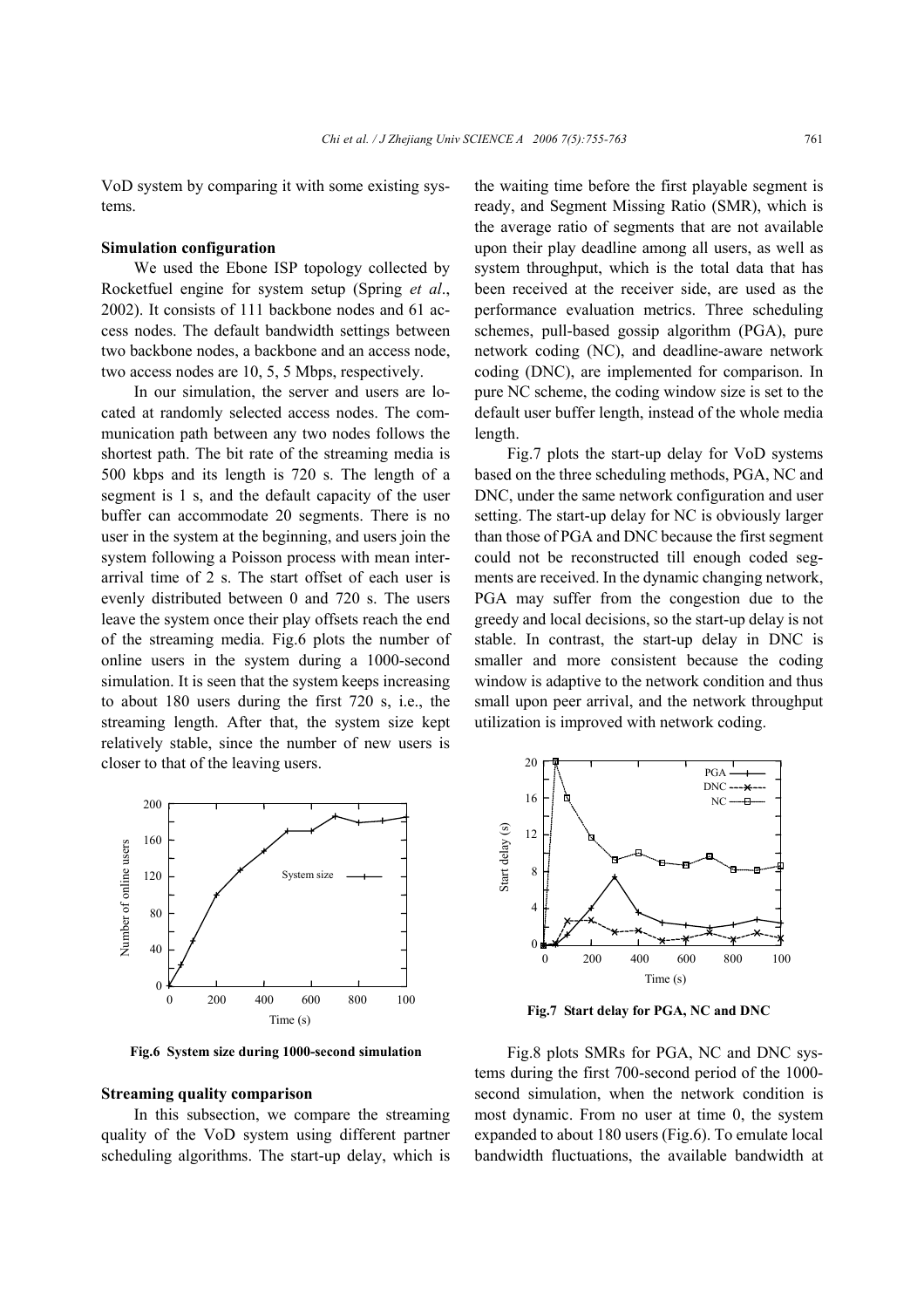each link varied with time and the average value remained at 90% of the base setting. From Fig.8, we see SMR increased dramatically in the first 100 s. Since the server can serve at most 10 (5 Mbps/500 kbps) simultaneous connections and there are at most 36 (streaming-length/buffer-size) non-overlapping online users, the users are congested at the server side at the early stage when the system has more than 10 non-overlapping users and there are few users filled with segments. Compared with PGA, DNC and NC quickly reduce the SMRs to reasonable degree due to the power of network coding in improving the network throughput. With content play deadline in mind, DNC can obtain the smallest SMR.



**Fig.8 SMRs for PGA, NC and DNC** 

Fig.9 depicts the network throughput comparison for these three schemes. The throughput metric is the average number of segments a peer received per second. From Fig.9, the throughput of DNC and NC outperforms PGA by more than 20%. The NC always gets high throughput, but due to the changing and large coding window, many segments can not be decoded when they are required to be played and thus even though the segments eventually can be received, some of them are wasted. DNC leverages the throughput improvement and also considers the deadline to change the coding window to make as many segments as possible decodable upon their deadline. So even though DNC gets uncomfortable SMR at the initial stage, it can adaptively reduce SMR into around 5% soon and such loss can be effectively recovered by applying Forward Error Correction (FEC) (Frossard and Verscheure, 2001).

In summary, compared with PGA and NC, DNC

not only provides small start-up delay, but also provides good streaming quality by adapting to the changing network conditions.



**Fig.9 Throughput comparison** 

# **CONCLUSION**

In this paper, we have presented one novel scheme, deadline-aware networking coding (DNC), to improve the data schedule efficiency for VoD system. DNC uses network coding to improve the network throughput utilization and keep high streaming continuity by keeping in mind media play deadline. Our simulation results showed that our VoD system outperforms the existing systems in terms of start-up delay, segment missing ratio, and also the effective throughput. Our future work is to run the experiments on the planet-lab test bed and build a VoD system prototype.

# ACKNOWLEDGEMENT

We sincerely thank Dr. Xueyan Tang for his helpful suggestions on the optimization problem.

#### **References**

- Aggarwal, C.C., Wolf, J.L., Yu, P.S., 1996. On Optimal Batching Policies for Video-on-Demand Storage Servers. Proceedings of the International Conference on Multimedia Computing and Systems. Hiroshima, Japan, p.253-258.
- Castro, M., Druschel, P., Kermarrec, A., Nandi, A., Rowstron, A., Singh, A., 2003. Split-Stream: High-Bandwidth Multicast in Cooperative Environments. Proceedings of the